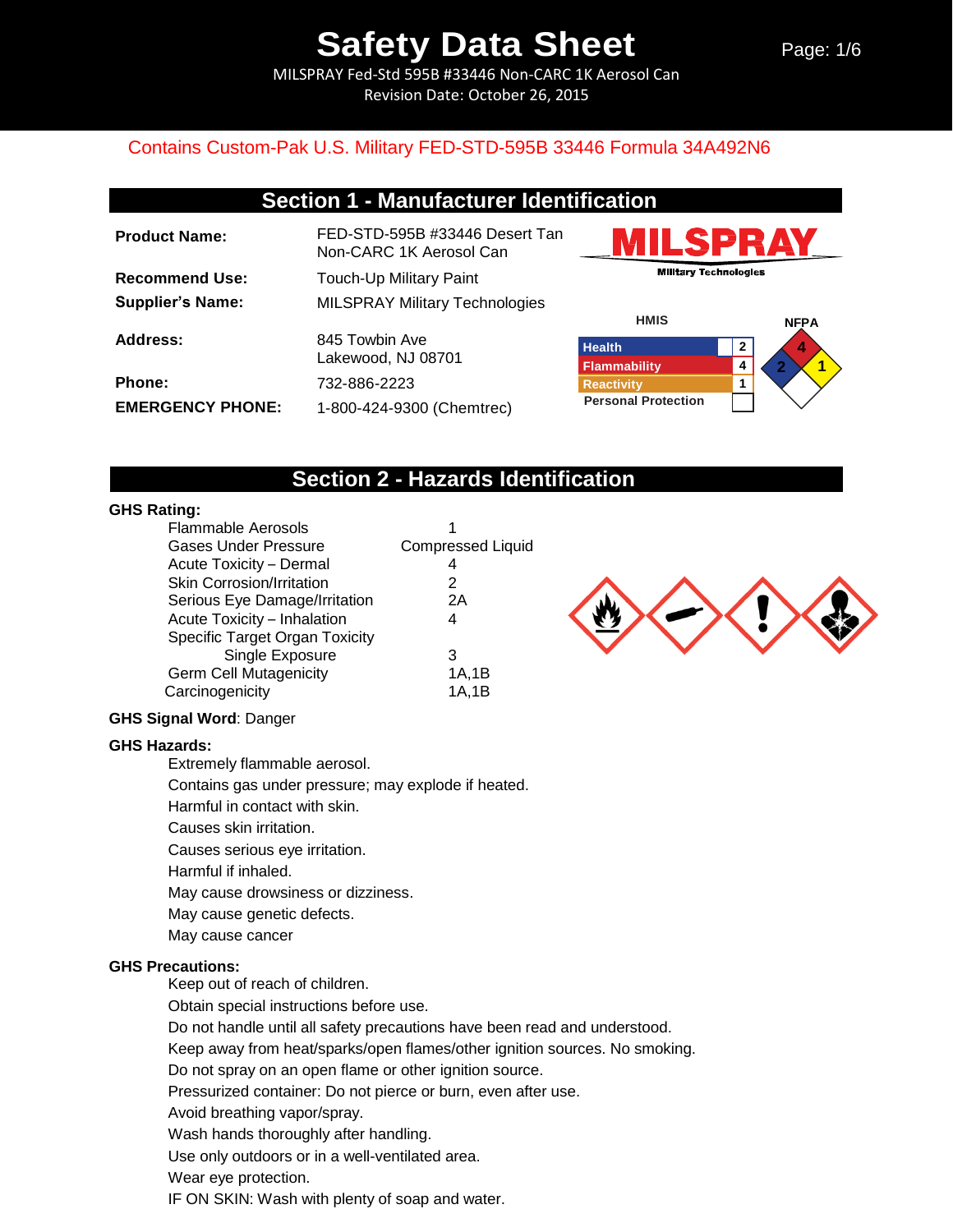MILSPRAY Fed-Std 595B #33446 Non-CARC 1K Aerosol Can Revision Date: October 26, 2015

IF INHALED: Remove victim to fresh air and keep comfortable for breathing.

IF IN EYES: Rinse cautiously with water for several minutes. Remove contact lenses, if present and easy to do.

Call a POISON CENTER/doctor if you feel unwell.

If eye irritation persists: Get medical advice/attention.

Store in a well-ventilated place. Keep container tightly closed when not in use.

Store in a well-ventilated place. Protect from sunlight. Do not expose to temperatures exceeding 50 degrees C/122 degrees F.

Dispose of contents/container in accordance with local/regional/national regulations.

## **Section 3 - Composition/Information on Ingredients**

| <b>Product Name</b>         | CAS#           | $%$ by<br>weight |
|-----------------------------|----------------|------------------|
| acetone                     | 67-64-1        | 35.5             |
| propane                     | 74-98-6        | 16.3             |
| xylene                      | 1330-20-7      | 8.0              |
| n-butane                    | 106-97-8       | 7.7              |
| n-butyl acetate             | 123-86-4       | 6.6              |
| titanium dioxide            | 13463-67-7     | 4.8              |
| ethylbenzene                | $100 - 41 - 4$ | 1.9              |
| PM acetate                  | 108-65-6       | 0.6              |
| ethyl ester                 | 763-69-9       | 0.5              |
| ethyl acetate               | 141-78-6       | 0.4              |
| aliphatic petroleum naphtha | 64742-48-9     | 0.2              |

## **Section 4 - First Aid Measures**

**EYE CONTACT**: If in eyes: Rinse cautiously with water for several minutes. Remove contact lenses, if present and easy to do. Continue rinsing. If eye irritation persists: Get medical advice/attention.

**INHALATION:** If inhaled: Move person to fresh air and keep in comfortable position for breathing. If breathing difficulty persists: Get medical advice/attention.

**SKIN CONTACT:** If on skin: Wash with plenty of soap and water. Remove contaminated clothing and wash before reuse. If skin irritation persists: Get medical advice/attention.

**INGESTION:** If swallowed: Immediately call a poison center/doctor. Do NOT induce vomiting unless directed to do so by medical personnel.

#### **MOST IMPORTANT SYMPTOMS AND EFFECTS, BOTH ACUTE AND DELAYED:**

See Section 11: Toxicological Information and effects.

**INDICATION OF ANY IMMEDIATE MEDICAL ATTENTION AND SPECIAL TREATMENT REQUIRED** Treat symptomatically.

## **Section 5 - Fire Fighting Measures**

**SUITABLE EXTINGUISHING MEDIA:** CO2 (Carbon Dioxide), dry chemical, or water fog.

**UNSUITABLE EXTINGUISHING MEDIA:** Water spray may be unsuitable. However, if water is used, fog nozzles are preferable. Water may be used to cool closed containers to prevent pressure build-up and possible explosion when exposed to extreme heat.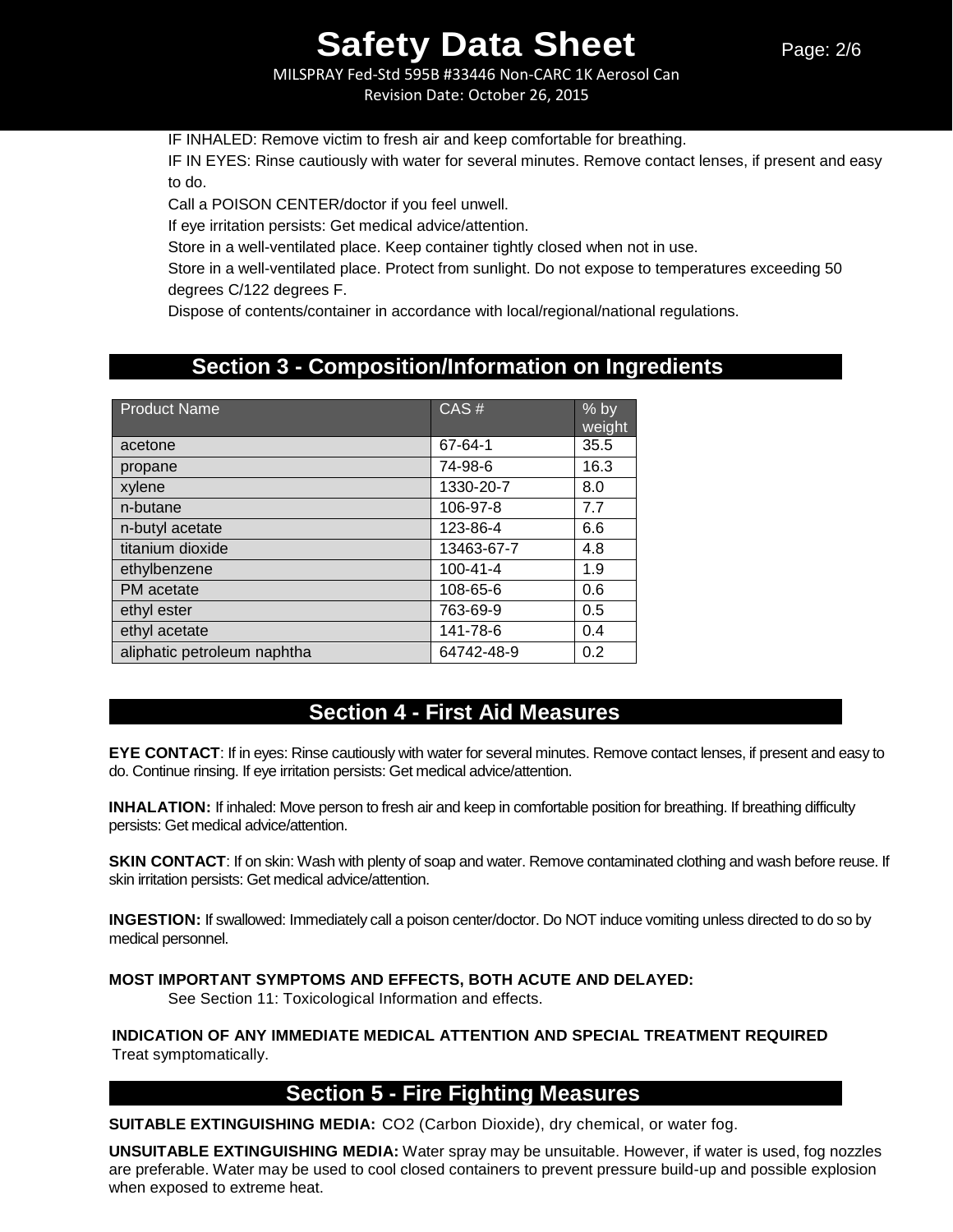MILSPRAY Fed-Std 595B #33446 Non-CARC 1K Aerosol Can Revision Date: October 26, 2015

**SPECIFIC HAZARDS ARISING FROM CHEMICAL:** Closed containers exposed to heat from fire may build pressure and explode. Products of combustion may include but are not limited to: oxides of carbon.

**PRODUCTS OF COMBUSTION:** Not available.

**PRODUCTS OF DECOMPOSITION:** Not available.

**FIRE FIGHTING PROCEDURES:** Not available.

**SPECIAL PROTECTIVE EQUIPMENT FOR FIRE**-**FIGHTERS:** Full protective equipment including self-contained breathing apparatus should be used.

## **Section 6 - Accidental Release Measures**

**PERSONAL PRECAUTIONS:** Use personal protection recommended in Section 8.

**ENVIRONMENTAL PRECAUTIONS:** Prevent contamination of soil/ground, waterways, drains, and sewers.

**METHODS OF CONTAINMENT:** Absorb spilled liquid in suitable material.

**EMERGENCY RESPONDERS:** Not available.

**NON-EMERGENCY PERSONNEL:** Not available.

**METHODS OF CLEAN-UP:** Use spark-proof tools to sweep or scrape up, containerize, and dispose of properly.

**OTHER INFORMATION:** Ensure adequate ventilation.

## **Section 7 - Handling and Storage**

**HANDLING**: Vapors may ignite explosively. Prevent buildup of vapors. Keep from sparks, heat, flame or other heat sources. Do not smoke. Turn off pilot lights, heaters, electric motors and other sources of ignition during use and until all vapors are gone. Do not puncture or incinerate/burn container. Keep container tightly closed while not in use.

**STORAGE:** Store in dry, well-ventilated area and in accordance with federal, state, and local regulations. Do not expose to heat or store at temperatures above 50 degrees C / 122 degrees F. If storing in cold temperatures, allow product to warm to room temperature before use. Keep container tightly closed and away from heat and sunlight when not in use.

| Product Name                | <b>OSHA PEL-TWA</b> | <b>ACGIH TLV-STEL</b> | <b>ACGIH TLV-TWA</b> |
|-----------------------------|---------------------|-----------------------|----------------------|
| acetone                     | 1000 ppm            | 750 ppm               | 500 ppm              |
| propane                     | 1000 ppm            | 1800 ppm              | 2500 ppm             |
| xylene                      | 100 ppm             | 150 ppm               | 100 ppm              |
| n-butane                    | 800 ppm             | N/E                   | 800 ppm              |
| titanium dioxide            | 15 mg/m3 ppm        | N/E                   | 10 mg/m3 ppm         |
| ethylbenzene                | 100 ppm             | $125$ ppm             | 100 ppm              |
| PM acetate                  | N/E                 | N/E                   | N/E                  |
| n-butyl acetate             | 150 ppm             | 200 ppm               | 150 ppm              |
| ethyl ester                 | N/E                 | 100 ppm               | 50 ppm               |
| ethyl acetate               | 400 ppm             | N/E                   | 400 ppm              |
| aliphatic petroleum naphtha | 500 ppm             | N/E                   | 100 ppm              |

## **Section 8 - Exposure Controls/Personal Protection**

**ENGINEERING CONTROLS:** Provide adequate ventilation to keep air contamination below OSHA permissible exposure limits and ACGIH TLV exposure levels.

**ENVIRONMENTAL CONTROLS:** Not available.

**EYE PROTECTION**: Wear safety glasses with side shields. Have eye wash facilities immediately available.

**SKIN PROTECTION:** Wear chemical resistant gloves if contact is likely.

**RESPIRATORY PROTECTION**: Use NIOSH-approved air-purifying respirator with organic cartridge or canister if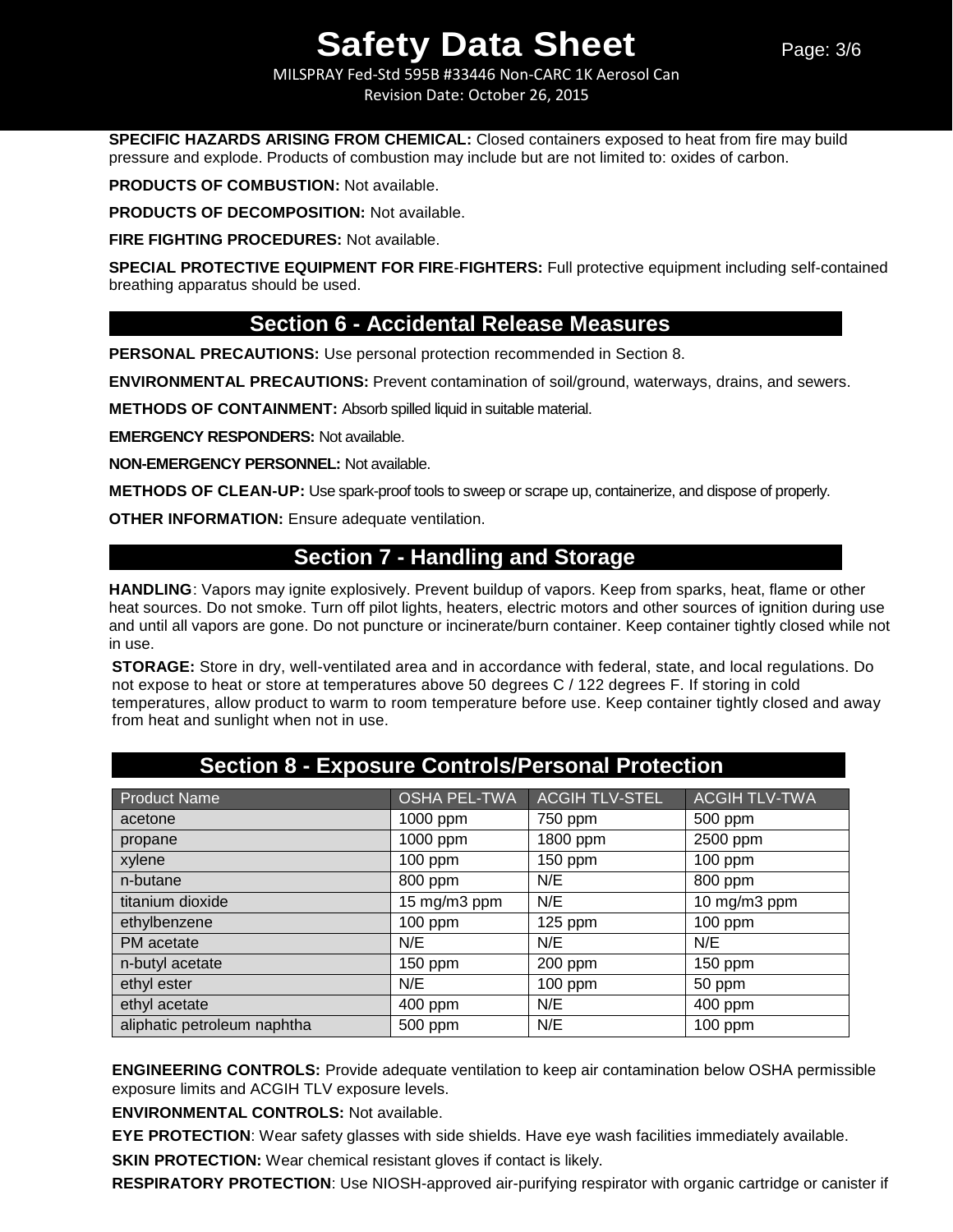MILSPRAY Fed-Std 595B #33446 Non-CARC 1K Aerosol Can Revision Date: October 26, 2015

Page: 4/6

exposure cannot be controlled within applicable limits with ventilation. **HYGIENE:** Not available.

## **Section 9 - Physical and Chemical Properties**

**PHYSICAL STATE:** Aerosol – Pressurized Liquid **COLOR**: See product identification **ODOR:** Solvent odor **ODOR THRESHOLD:** Not available. **pH:** Not available. **MELTING POINT**: Not available. **BOILING POINT:** Not applicable (pressurized mixture) **FLASH POINT:** <-18 degrees C (<-0.4 degrees F), c.c. **EVAPORATION RATE:** Faster than ether **FLAMMABILITY:** Not available. **UPPER/LOWER EXPLOSIVE LIMITS:** Not available. **VAPOR PRESSURE:** Not established. **VAPOR DENSITY:** Not established. **RELATIVE DENSITY:** 0.801 **SOLUBILITY:** Negligible **PARTITION COEFFICIENT:** Not available. **AUTO-IGNITION TEMPERATURE:** Not available. **DECOMPOSITION TEMPERATURE:** Not available. **VOC PERCENT BY WEIGHT:** 42.19 **HAPS PERCENT BY WEIGHT:** 9.89 **MIR NUMBER (EPA AND CA):** 1.442

## **Section 10 - Stability and Reactivity**

**STABILITY:** The product is stable under normal conditions.

**CONDITIONS TO AVOID:** Keep away from heat, sparks, and flames.

**INCOMPATIBLE MATERIALS:** Strong oxidizing agents.

**HAZARDOUS DECOMPOSITION PRODUCTS:** by fire - Carbon Dioxide and Carbon Monoxide

**POSSIBILITY OF HAZARDOUS REACTIONS:** Will not occur.

## **Section 11 - Toxicological Information**

**LIKELY ROUTES OF EXPOSURE:** Skin contact, Inhalation, Eye contact, Ingestion

#### **SIGNS AND SYMPTOMS OF EXPOSURE:**

**EYE:** Signs/symptoms may include significant redness, swelling, pain, tearing, cloudy appearance of the cornea, and impaired vision. **SKIN:** Signs/symptoms may include localized redness, itching, drying and cracking of skin. **INHALATION:** Intentional concentration and inhalation may be harmful or fatal. **INGESTION:** Signs/symptoms may include abdominal pain, stomach upset, nausea, vomiting and diarrhea.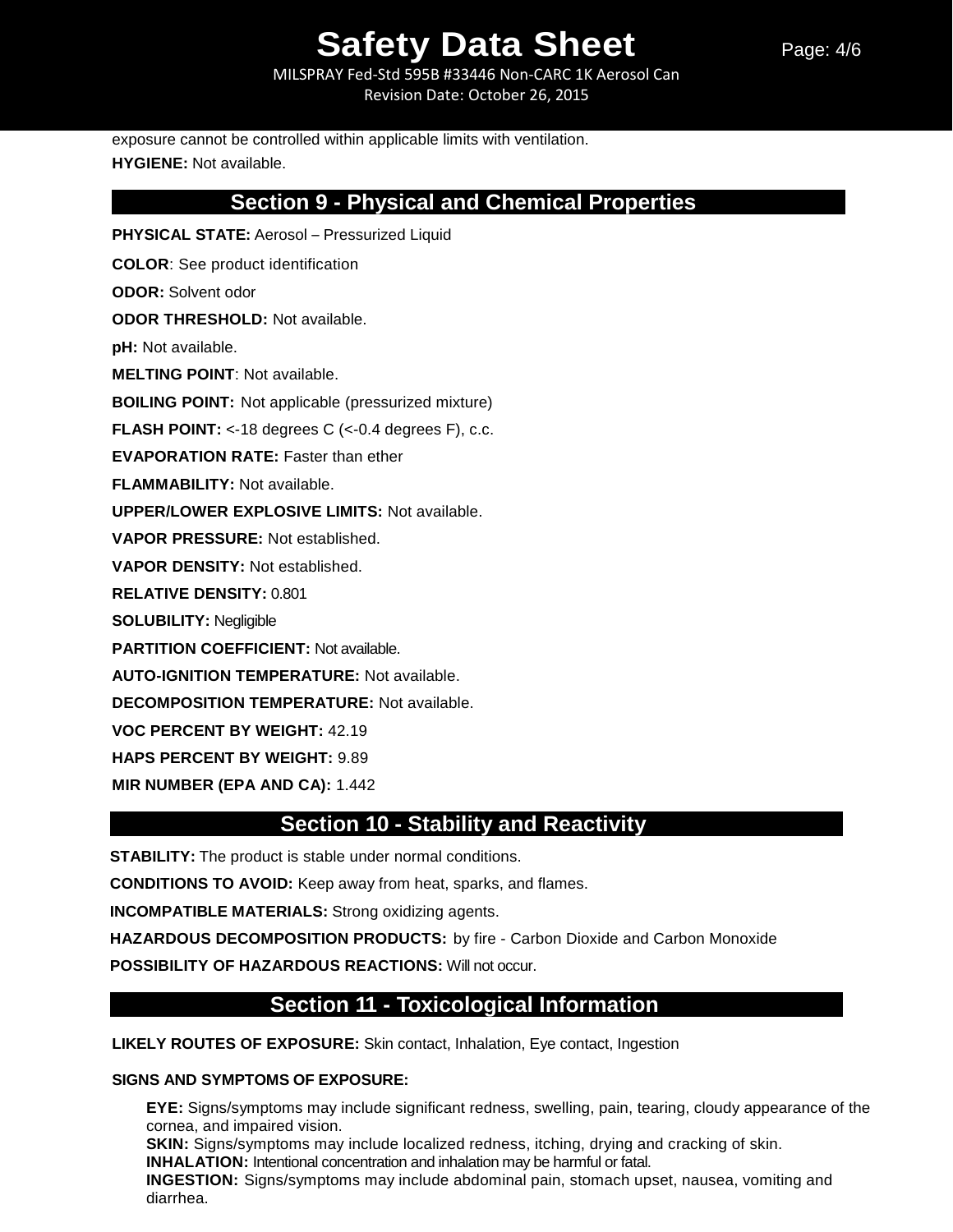MILSPRAY Fed-Std 595B #33446 Non-CARC 1K Aerosol Can Revision Date: October 26, 2015

#### **CHRONIC EFFECTS:** Not available

**TARGET ORGANS:** Central nervous system, kidneys, lungs, liver, eyes, skin, brain, respiratory tract, urinary tract, reproductive system, cardiovascular system

**CANCER INFORMATION:** Not available.

**CARCINOGENICITY:** Not available.

**DEVELOPMENTAL INFORMATION:** Not available.

#### **TOXICOLOGICAL DATA:**

| <b>Product Name</b>         | LD50 ORAL            | LD50 DERMAL             | <b>LD50 INHALATION</b> |
|-----------------------------|----------------------|-------------------------|------------------------|
| acetone                     | N/E                  | N/E                     | N/E                    |
| propane                     | 1000                 | 1800                    | N/E                    |
| xylene                      | $>3523$ mg/kg        | >4200 mg/kg             | $>20$ mg/L             |
| n-butane                    | N/E                  | N/E                     | N/E                    |
| * titanium dioxide          | N/E                  | N/E                     | N/E                    |
| * ethylbenzene              | N/E                  | N/E                     | N/E                    |
| PM acetate                  | $>5000$ mg/kg (rat)  | >5000 mg/kg (rabbit)    | $>10.8$ mg/l (rat) 6hr |
| n-butyl acetate             | $>10760$ mg/kg (rat) | $>14112$ mg/kg (rabbit) | $>21$ mg/l (rat) 4hr   |
| ethyl ester                 | N/E                  | N/E                     | N/E                    |
| ethyl acetate               | >4934 mg/kg          | >20000 mg/kg            | $>22.5$ mg/L           |
| aliphatic petroleum naphtha | N/E                  | N/E                     | N/E                    |

\*may cause cancer

## **Section 12 - Ecological Information**

#### **ENVIRONMENTAL EFFECTS:** Not available.

## **Section 13 - Disposal Considerations**

Dispose of container and its contents in accordance with federal, state, and local regulations. Do not puncture, incinerate, or place container in trash compactor.

| <b>Section 14 - Transport Information</b> |                         |                         |                         |  |
|-------------------------------------------|-------------------------|-------------------------|-------------------------|--|
|                                           | DOT (Ground)            | IATA (Air)              | IMDG (Water)            |  |
| <b>UN Number</b>                          | <b>UN1950</b>           | <b>UN1950</b>           | <b>UN1950</b>           |  |
| <b>Transport Hazard Class</b>             | 2.1                     | 2.1                     | 2.1                     |  |
| Packing Group                             | N/A                     | N/A                     | N/A                     |  |
| UN proper shipping name                   | Aerosols                | Aerosols, Flammable     | Aerosols                |  |
| <b>Hazard Label</b>                       | <b>Limited Quantity</b> | <b>Limited Quantity</b> | <b>Limited Quantity</b> |  |

No component of this product is a listed Marine Pollutant.

#### **SPECIAL PRECAUTIONS FOR USER:** Not available.

## **Section 15 - Regulatory Information**

#### **International Chemical Inventory**

All components of this product are listed on or exempt from the following inventories: TSCA (United States), CEPA/DSL (Canada), AICS (Australia), IECSC (China)

#### **SARA Section 313 Toxic Chemicals:**